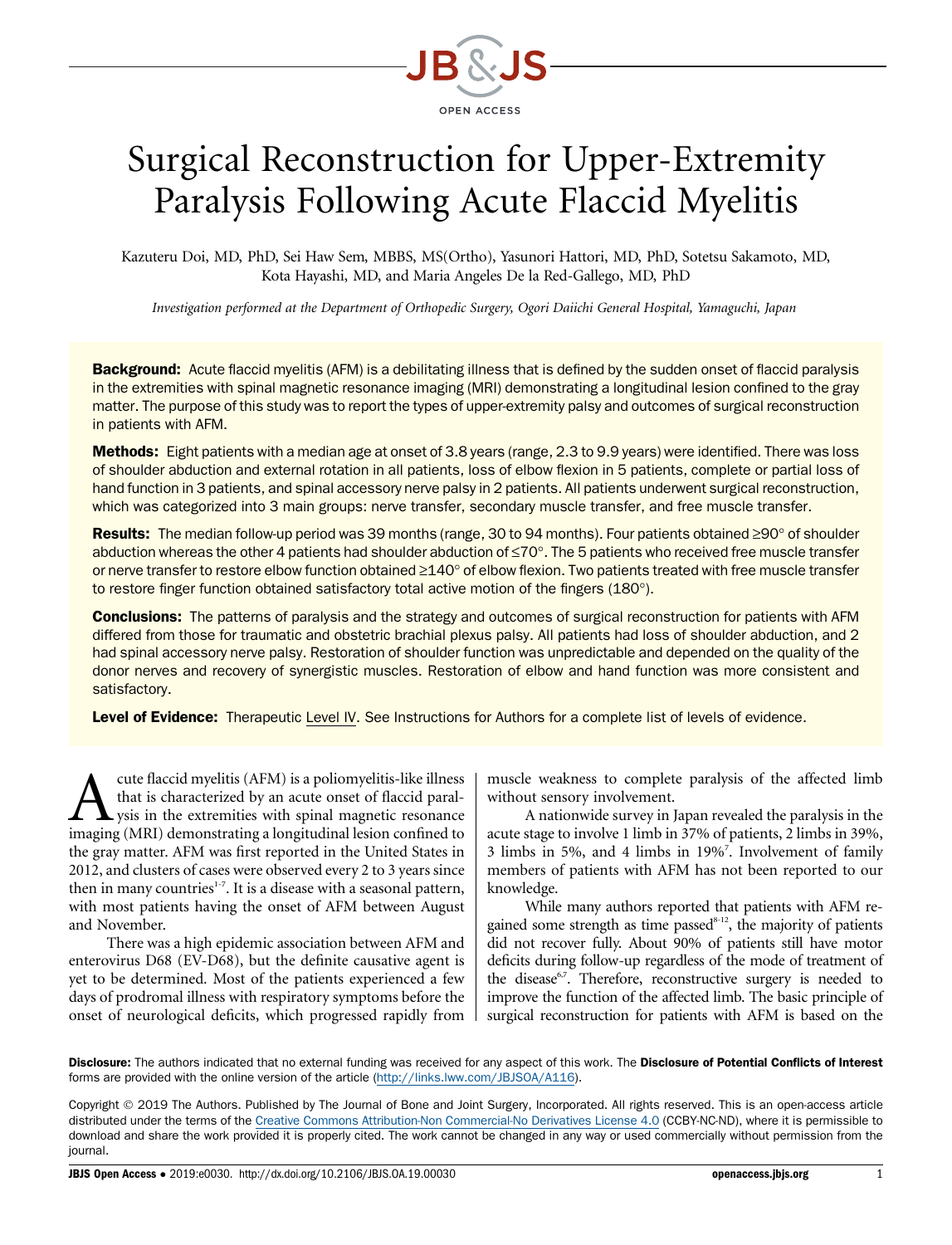JBJS Open Access <sup>d</sup> 2019:e0030. openaccess.jbjs.org <sup>2</sup>

| Case Designation | Criteria                                                                                                                                                                                                                                                         |
|------------------|------------------------------------------------------------------------------------------------------------------------------------------------------------------------------------------------------------------------------------------------------------------|
| Confirmed        | (1) Acute onset of flaccid limb weakness AND (2) MRI showing a spinal cord lesion largely restricted to gray<br>matter and spanning $\geq 1$ spinal segment                                                                                                      |
| Probable         | (1) Acute onset of flaccid limb weakness AND (2) cerebrospinal fluid with pleocytosis<br>(white blood-cell count >5 cells/mm <sup>3</sup> , adjusted for presence of red blood cells by subtracting 1 white blood<br>cell for every 500 red blood cells present) |

treatment for traumatic or obstetric brachial plexus palsy. Nerve transfer is preferable for patients who present early after the onset of paralysis whereas free or pedicled muscle transfer is better for patients with late presentation $8-13$ .

The objective of this study was to report the types of upper-limb palsy and the outcomes of surgical reconstruction in patients with AFM—hence to update orthopaedic and microsurgeons about AFM and the current surgical treatment strategy for this disease.

# Materials and Methods

This was a retrospective study of patients with upper-limb paralysis due to AFM who were referred to our hospital for surgical reconstruction. This study was approved by the local hospital institutional ethics committee, and written informed consent was obtained from all patients.

# Diagnostic Definition of AFM

Standardized definitions of "confirmed" and "probable" cases of AFM provided by the U.S. Centers for Disease Control and Prevention  $(CDC)^{1,2}$  on the basis of clinical and laboratory criteria are shown in Table I.

# Patients Demographic (Table II)

Eight patients with confirmed AFM fulfilled the inclusion criteria. There were 3 girls and 5 boys with a median age at onset of 3.8 years (range, 2.3 to 9.9 years). Three patients had bronchial asthma whereas 5 patients were healthy before the onset of the AFM. Seven patients experienced prodromal illness with fever and respiratory symptoms. All patients had a sudden onset of neurological symptoms (upper-limb flaccid paralysis without sensory impairment) after 1 to 8 days (median, 3 days) of prodromal symptoms. All patients had pleocytosis in the cerebrospinal fluid, and their spinal MRIs demonstrated longitudinal abnormal signals confined to the gray matter and/or anterior horn cells and spanning  $\geq 1$  vertebral levels (Figs. 1 and 2). After the onset of paralysis, 7 patients received immunomodulation therapy consisting of high-dose intravenous immunoglobulin, pulse methylprednisolone, or a combination of the 2, but there was no substantial clinical improvement of the neurological deficits.

Seven patients underwent neurophysiological tests within 2 weeks after onset (Table III). The median nerve demonstrated no electrical responses in the 3 patients with hand palsy whereas it showed normal motor conduction velocity in the 4

|                | <b>TABLE II Demographic Data*</b> |                        |     |                     |        |                                      |
|----------------|-----------------------------------|------------------------|-----|---------------------|--------|--------------------------------------|
| Case           | Age at Onset (yr)                 | Onset Date (yr/mo/day) | Sex | Final Involved Side | Asthma | Flu-Like Symptoms with<br>High Fever |
| $\mathbf{1}$   | 4.3                               | 2010/9/16              | F   |                     | Yes    | No                                   |
| $\overline{2}$ | 2.9                               | 2010/9/24              | M   | R                   | No     | Yes                                  |
| 3              | 4.3                               | 2015/9/9               | M   | R                   | No     | Yes                                  |
| 4              | 9.9                               | 2015/9/11              | M   |                     | No     | Yes                                  |
| 5              | 3.8                               | 2015/9/19              | F   | R                   | Yes    | Yes                                  |
| 6              | 3.6                               | 2015/8/28              | M   |                     | No     | Yes                                  |
| $\overline{7}$ | 3.7                               | 2015/9/7               | F.  |                     | Yes    | Yes                                  |
| 8              | 2.3                               | 2010/9/11              | M   |                     | No     | Yes                                  |
| Median         | 3.8                               |                        |     |                     |        |                                      |
| Range          | $2.3 - 9.9$                       |                        |     |                     |        |                                      |

\*NR = not reported by primary pediatric neurologist, and CSF = cerebrospinal fluid. †mPSL = high-dose methylprednisolone, PSL = prednisolone, IVIG = intravenous immunoglobulin, and acyclovir = anti-viral (herpes) drug.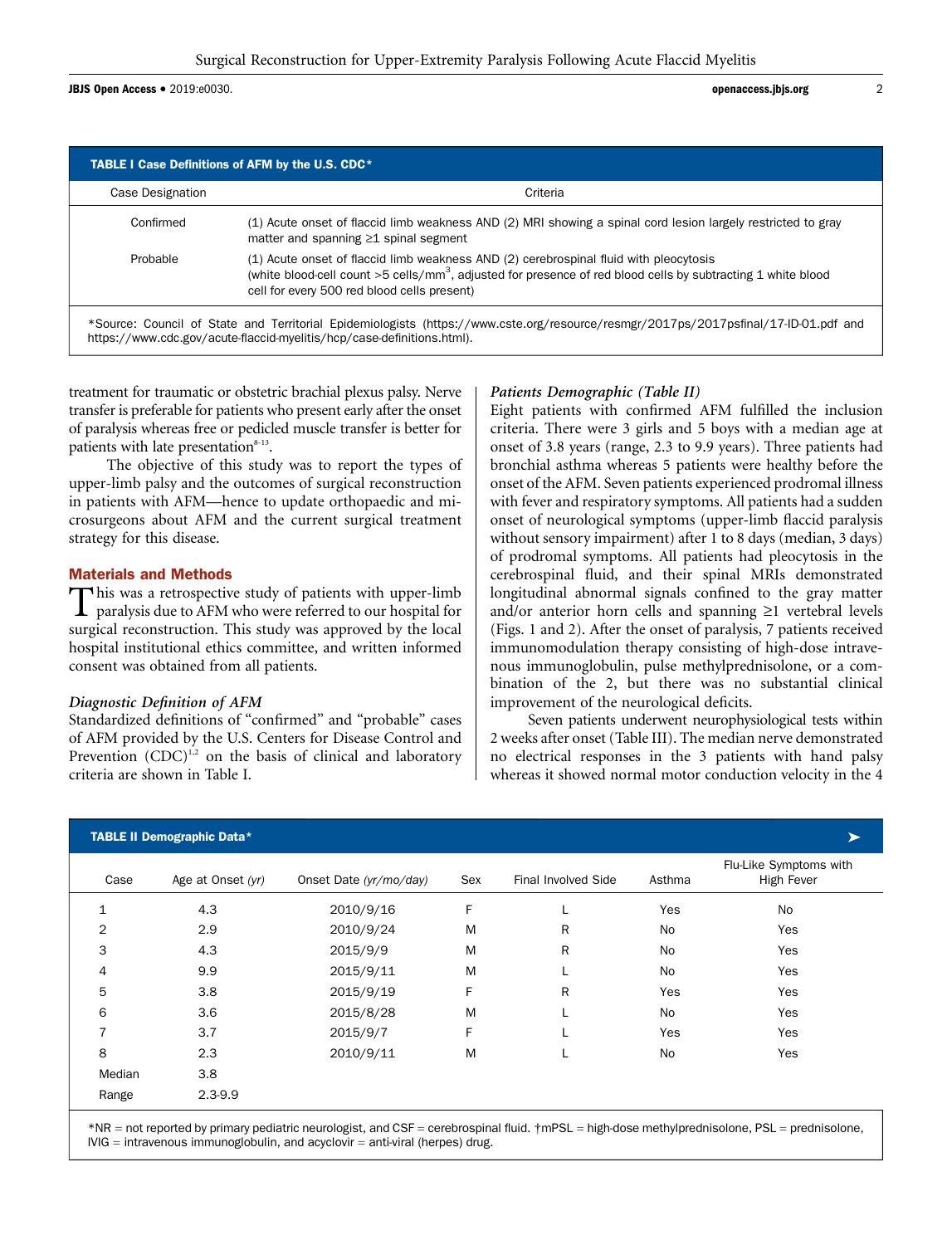JBJS Open Access • 2019:e0030. **3** 



Fig. 1 Sagittal view of T2-weighted cervical spine MRI demonstrating a diffuse longitudinal abnormal signal of hyperintensity over the central portion of the spinal cord (arrow). Fig. 2 Representative axial view of T2-weighted MRI at the C4 level demonstrating abnormal hyperintensity affecting the left gray matter (arrow).

patients without involvement of the hand. The median nerve showed decreased F-wave persistence (0% to 56%) in all 7 cases, which suggested that the anterior horn cells were affected from C8 to T1.

#### Preoperative Evaluations

Preoperatively, all patients except Case 8 (who presented late after the onset of paralysis) were followed at 2 to 3-month intervals until the plateau of recovery was achieved.

| <b>TABLE II (continued)</b>       |                      |                          |                                                       |                                           |                           |                       |
|-----------------------------------|----------------------|--------------------------|-------------------------------------------------------|-------------------------------------------|---------------------------|-----------------------|
| AFP After Symptom<br>Onset (days) | Initial<br>Paralysis | <b>EV-D68</b><br>Test    | T2-Wt. MRI High-Intensity<br>Signal Indicating Lesion | <b>CSF Cell Count</b><br>(cells / $mm3$ ) | <b>AFM</b><br>Designation | Initial Treatment+    |
| 7                                 | Monoplegia           | <b>NR</b>                | Yes                                                   | 12                                        | Confirmed                 | mPSL                  |
| 1                                 | Monoplegia           | <b>NR</b>                | Yes                                                   | 192                                       | Confirmed                 | No treatment          |
| 3                                 | Monoplegia           | $\overline{\phantom{0}}$ | Yes                                                   | 10                                        | Confirmed                 | PSL, IVIG             |
| 3                                 | Monoplegia           | $\qquad \qquad$          | Yes                                                   | 131                                       | Confirmed                 | mPSL, IVIG, acyclovir |
| 8                                 | Diplegia             |                          | Yes                                                   | 54                                        | Confirmed                 | mPSL                  |
| 3                                 | Monoplegia           | $^{+}$                   | Yes                                                   | 33                                        | Confirmed                 | mPSL, IVIG            |
| 3                                 | Monoplegia           | $\qquad \qquad$          | Yes                                                   | 153                                       | Confirmed                 | mPSL                  |
|                                   | Monoplegia           | $^{+}$                   | Yes                                                   | 67                                        | Confirmed                 | mPSL                  |
| 3                                 |                      |                          |                                                       |                                           |                           |                       |
| $1-8$                             |                      |                          |                                                       |                                           |                           |                       |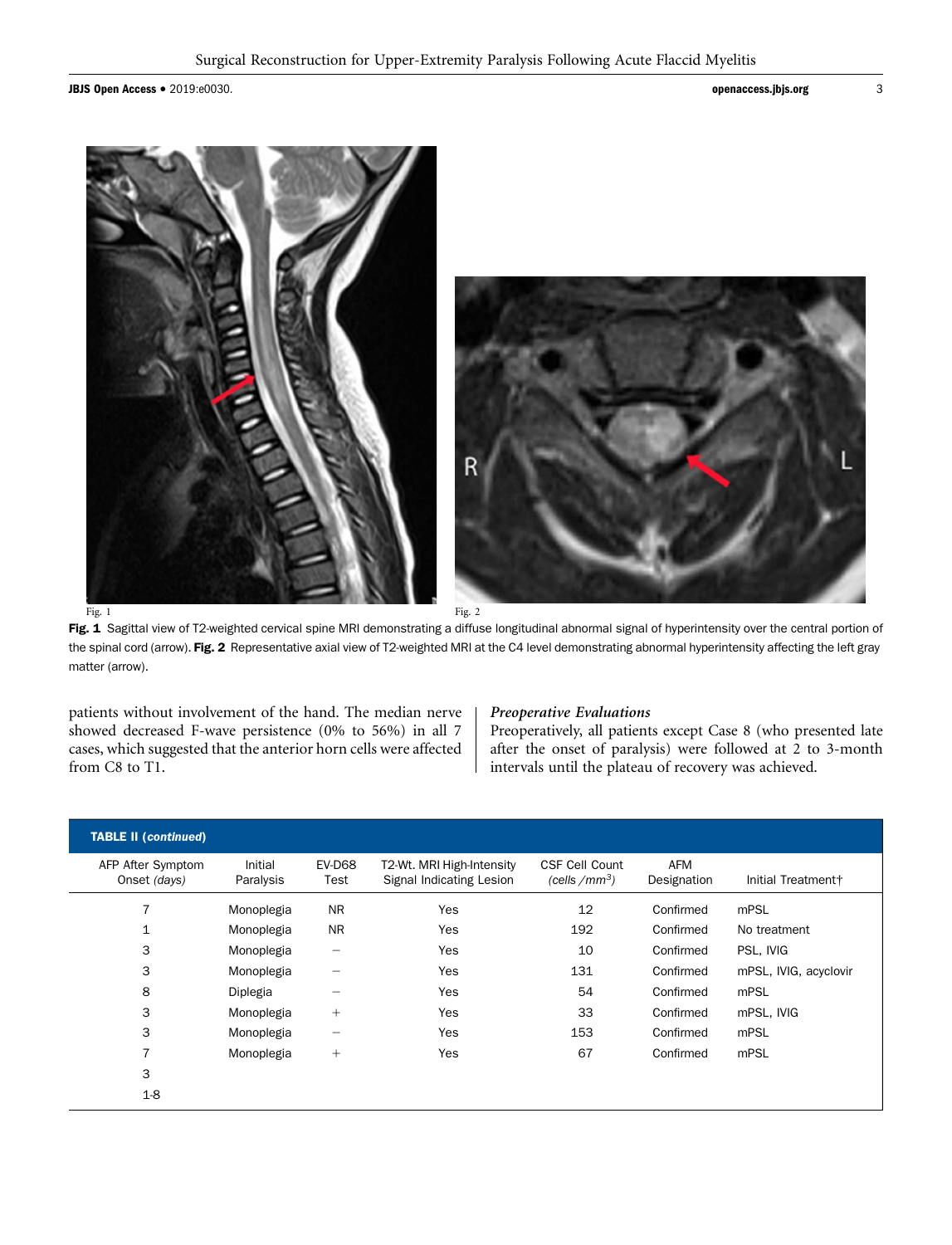#### JBJS Open Access • 2019:e0030. **and 2019:edges** 4 and 2019:edges and 2019:edges 4 and 2019:edges.jbjs.org 4 and 2019:edges 4 and 2019:edges 5 and 2019:edges 4 and 2019:edges 4 and 2019:edges 4 and 2019:edges 4 and 2019:edg

|        | Exam. Time         | Nerve Conduction Velocity of Median Nerve on Involved Side |                       |                 |                 |  |  |  |  |
|--------|--------------------|------------------------------------------------------------|-----------------------|-----------------|-----------------|--|--|--|--|
| Case   | After Onset (days) | M-Wave (MCV) $(m/s)$                                       | Amplitude (CMAP) (mV) | $F-Waver$ $(%)$ | $SCV$ ( $m/s$ ) |  |  |  |  |
| 1      |                    | $\mathbf 0$                                                | 0                     | $\Omega$        | 54.1            |  |  |  |  |
| 2      |                    | $\Omega$                                                   | $\Omega$              | $\Omega$        | <b>NR</b>       |  |  |  |  |
| 3      | 3                  | 52.1                                                       | 7.3                   | 37              | 46.3            |  |  |  |  |
| 4      | 3                  | 62.1                                                       | 10.99                 | 56              | <b>NR</b>       |  |  |  |  |
| 5      | 8                  | 57.7                                                       | 2.2                   | 0               | 57.7            |  |  |  |  |
| 6      | 4                  | $\mathbf 0$                                                | 0                     | $\Omega$        | <b>NR</b>       |  |  |  |  |
|        | 3                  | 60.5                                                       | 1.57                  | 35              | 60.0            |  |  |  |  |
| 8      | <b>NR</b>          | <b>NR</b>                                                  | <b>NR</b>             | <b>NR</b>       | <b>NR</b>       |  |  |  |  |
| Median | 3                  |                                                            |                       |                 |                 |  |  |  |  |
| Range  | $1-8$              |                                                            |                       |                 |                 |  |  |  |  |

\*MCV = motor conduction velocity, SCV = sensory nerve conduction velocity, and NR = not reported by a primary pediatric neurologist. †F-wave persistence of the median nerve.

#### TABLE IV Preliminary Classification of AFM\*

|                            |                                     |                          |                          |         | AFM: Shoulder  |             |                          |
|----------------------------|-------------------------------------|--------------------------|--------------------------|---------|----------------|-------------|--------------------------|
|                            |                                     | AFM: Neck                |                          |         | Supraspinatus/ | Pect. Maj.: | Pect. Maj.:              |
|                            | Sternocleidomastoid                 | Trapezius                | Diaphragm                | Deltoid | Infraspinatus  | Clavicular  | Sternal                  |
| Spinal root segment        | C <sub>2</sub> -C <sub>3</sub> , XI | C3-C4, XI                | C <sub>4</sub>           | $C5-C6$ | $C5-C6$        | $C5-C6$     | C6-T1                    |
| Brachial plexus palsy type |                                     |                          |                          |         |                |             |                          |
| $C2-C4$                    | $+$                                 | $^{+}$                   | $^{+}$                   |         |                |             |                          |
| C5-T1                      |                                     | –                        |                          | $+$     | $+$            | $^{+}$      | $^{+}$                   |
| $C5-C6$                    | -                                   | $\overline{\phantom{0}}$ | -                        | $+$     | $+$            | $^{+}$      | $\overline{\phantom{0}}$ |
| C5-C7                      | $\overline{\phantom{0}}$            | $\overline{\phantom{0}}$ | $\overline{\phantom{0}}$ | $+$     | $+$            | $+$         | $^{+}$                   |
| $C5-C8$                    | -                                   | -                        | —                        | $+$     | $+$            | $^{+}$      | $+$                      |
| T1                         |                                     |                          |                          |         |                |             |                          |

\*ECRB = extensor carpi radialis brevis, FCR = flexor carpi radialis, EDC = extensor digitorum communis, FDP = flexor digitorum profundus, C = cervical nerve root,  $XI = 11$ th cranial nerve,  $T1 = 1$ st thoracic nerve root,  $+$  = paralyzed, and  $-$  = not paralyzed.

#### TABLE V MRC Grades of Preoperative Muscle Power

|                |             |           |            | MRC Grade |               |                  |          |
|----------------|-------------|-----------|------------|-----------|---------------|------------------|----------|
|                | Sternocleid |           | Phrenic N. | Shoulder  | Shoulder Ext. | Pectoralis Major |          |
| Case           | omastoid    | Trapezius | Palsy      | Abduction | Rotation      | Clavicular       | Sternal  |
| $\overline{ }$ | 5           | 5         | No         | $0+$      | $0+$          | $\mathbf 0$      | $\Omega$ |
| 2              | 5           | 5         | No         | $0+$      | $0+$          | $\mathbf 0$      | C        |
| 3              | 4           | 4         | No         | $0+$      | $0+$          | $\mathbf 0$      | 4        |
| 4              | 2           | $0+$      | Yes        | $0+$      | $0+$          | $0+$             | C        |
| 5              | 3           | $0+$      | Yes        | $0+$      | $0+$          | $0+$             | C        |
| 6              | 5           | 5         | No         | $0+$      | $0+$          | $\mathbf 0$      |          |
|                | 4           | 3         | No         | $0+$      | $0+$          | $\mathbf 0$      |          |
| 8#             | 4           | 4         | No         | $0+$      |               | $\mathbf 0$      |          |

\*S = shoulder, E = elbow, H = hand, and N = neck. †Confirmed by needle electromyography or intraoperative nerve stimulation. ‡Biceps was completely paralyzed, but elbow could be flexed by forearm muscles. §Only the ulnar nerve-innervated intrinsic muscles. #Case 8, who presented late after the onset of paralysis, was the only patient not followed at 2 to 3-month intervals until the plateau of recovery was achieved.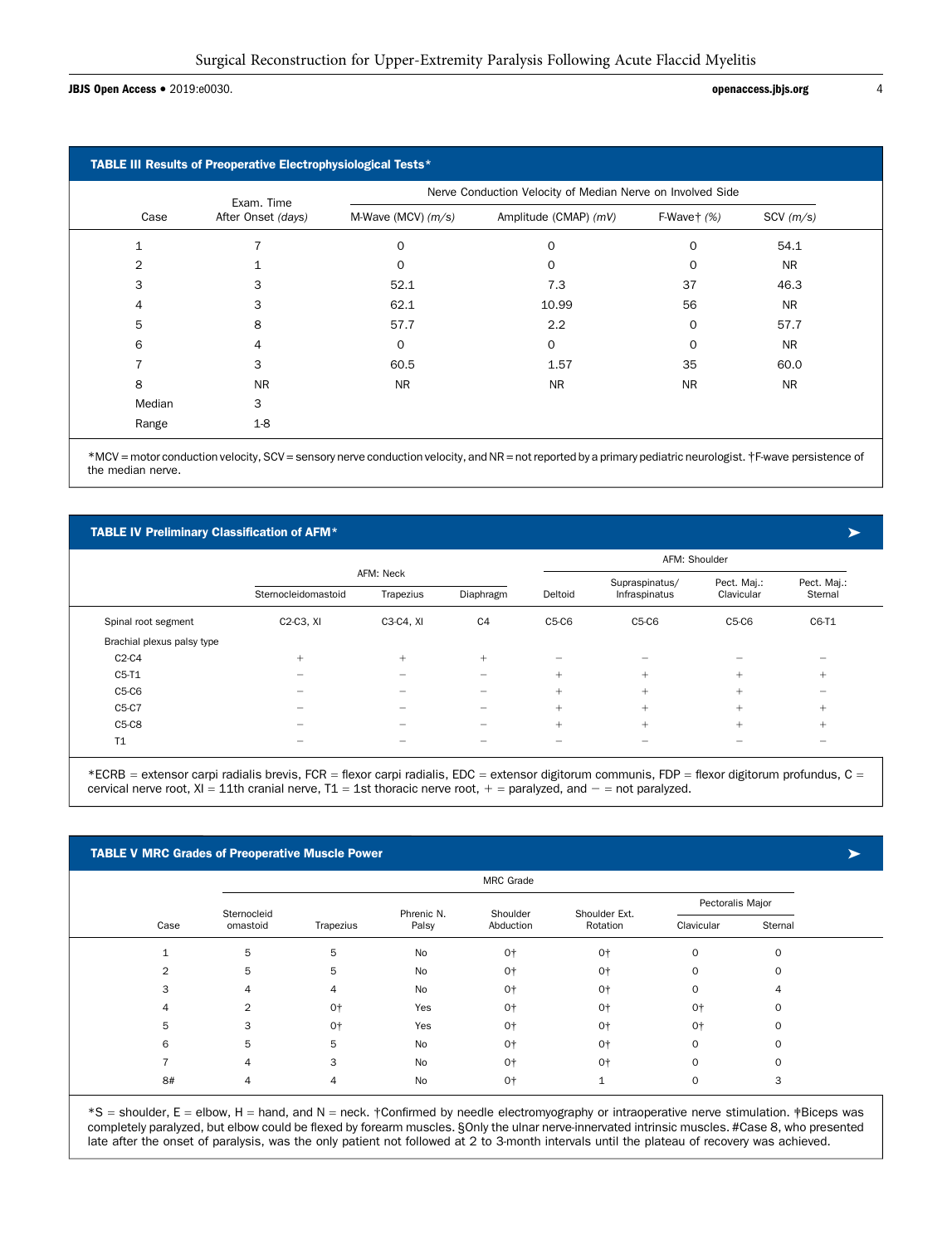**JBJS Open Access •** 2019:e0030. **b** 5

Preoperative neurological evaluations were performed at a median of 3 months (range, 1 to 8 months) after the AFM onset. It was difficult to classify the types of paralysis according to the spinal segments that were involved—as is done in traumatic brachial plexus palsy—because there was a great variety of paralysis combinations, with certain types appearing more frequently than others<sup>1,7</sup>. Furthermore, the involvement of neck muscles is not uncommon in patients with AFM; this differs from brachial plexus palsy, in which the injuries are classified according to the nerve roots involved (such as C5-C6 or C5-C6-C7 palsy).

In view of the small number of AFM cases in our study, we categorized them according to the region with completely paralyzed muscles (no motor action potential on surface electromyography [EMG]) (Table IV). There were 3 patients with shoulder paralysis (loss of shoulder abduction and external rotation) without elbow paralysis, 3 patients with shoulder and elbow paralysis (loss of elbow flexion in addition to shoulder involvement) without hand paralysis, and 2 patients with shoulder, elbow, and hand paralysis (loss of all upper-limb muscle function). Each of the patients with shoulder or shoulder-elbow palsy had additional paralysis of neck muscles, with involvement of the sternocleidomastoid, trapezius, and diaphragm as well. One patient with shoulder palsy had paralysis of the hand (wrist extensors and flexors and intrinsic muscles) due to incomplete recovery. In general, there was loss of shoulder abduction and external rotation in all patients, loss of elbow flexion in 5 patients, and complete or partial loss of hand function in 3 patients (Table V).

#### Surgical Reconstruction (Table VI)

Reconstruction to restore shoulder joint function: Nerve transfer surgery was preferred in cases with early presentation (<12 months after the onset of paralysis). The spinal accessory nerve was preferred as the donor nerve to address suprascapular nerve palsy. However, the contralateral C7 nerve root was used if the spinal accessory nerve was not available (due to

| <b>TABLE IV (continued)</b> |                          |                          |                                |                                |                          |                              |                          |  |
|-----------------------------|--------------------------|--------------------------|--------------------------------|--------------------------------|--------------------------|------------------------------|--------------------------|--|
|                             |                          |                          |                                |                                |                          |                              |                          |  |
|                             | <b>Biceps</b>            | AFM: Elbow<br>Triceps    | Wrist<br>Ext.: ECRB            | Wrist<br>Flex.: FCR            | Finger<br>Ext: EDC       | Finger<br>Flex.: FDP         | Intrinsic<br>Muscles     |  |
|                             | C5-C6                    | $C6-C8$                  | C7-C8                          | C6-C7                          | C7-C8                    | C8-T1                        | C8-T1                    |  |
|                             | $\overline{\phantom{0}}$ | -                        | -                              |                                | $\overline{\phantom{0}}$ | $\overline{\phantom{0}}$     | –                        |  |
|                             | $^{+}$                   | $+$                      | $+$                            | $+$                            | $+$                      | $+$                          | $+$                      |  |
|                             | $+$                      | $\overline{\phantom{0}}$ |                                |                                |                          | $\overline{\phantom{0}}$     |                          |  |
|                             | $+$                      | $+$                      | $\qquad \qquad \longleftarrow$ | $+$                            | $\overline{\phantom{a}}$ | $\qquad \qquad \blacksquare$ | $\equiv$                 |  |
|                             | $+$                      | $+$                      | $+$                            | $+$                            | $+$                      | $\qquad \qquad \blacksquare$ | $\overline{\phantom{0}}$ |  |
|                             | $\overline{\phantom{0}}$ | $\overline{\phantom{0}}$ | $\equiv$                       | $\qquad \qquad \longleftarrow$ | $\overline{\phantom{a}}$ | $\qquad \qquad \blacksquare$ | $+$                      |  |

|                  |                    |                    | MRC Grade        |                     |                   |                      |                   |
|------------------|--------------------|--------------------|------------------|---------------------|-------------------|----------------------|-------------------|
| Elbow<br>Flexion | Elbow<br>Extension | Wrist<br>Extension | Wrist<br>Flexion | Finger<br>Extension | Finger<br>Flexion | Intrinsic<br>muscles | Type of<br>Palsy* |
| $0+$             | $0+$               | $\mathbf 0$        | $\mathbf 0$      | $\mathbf 0$         | $\mathbf 0$       | $\Omega$             | S-E-H             |
| 2 <sup>†</sup>   | $\mathbf 0$        | $\overline{2}$     | $\mathbf 0$      | $\mathbf 0$         | $\circ$           | $\mathbf 0$          | S-E-H             |
| $0+$             | 3                  | 4                  | 4                | 4                   | 4                 | 4                    | S-E               |
| $2 + 1$          | $\overline{2}$     | 5                  | 5                | 5                   | 5                 | 5                    | $N-S-E$           |
| 2                | 3                  | 4                  | 4                | 4                   | 4                 | 4                    | $N-S$             |
| 3                | 2                  | $\mathbf 0$        | $\mathbf 0$      | 4                   | $2,0\S$           | $2,0\S$              | S-H               |
| $0+$             | $\overline{2}$     | 4                  | 4                | 4                   | 4                 | 4                    | S-E               |
| 3                | 4                  | 5                  | 5                | 5                   | 5                 | 5                    | S                 |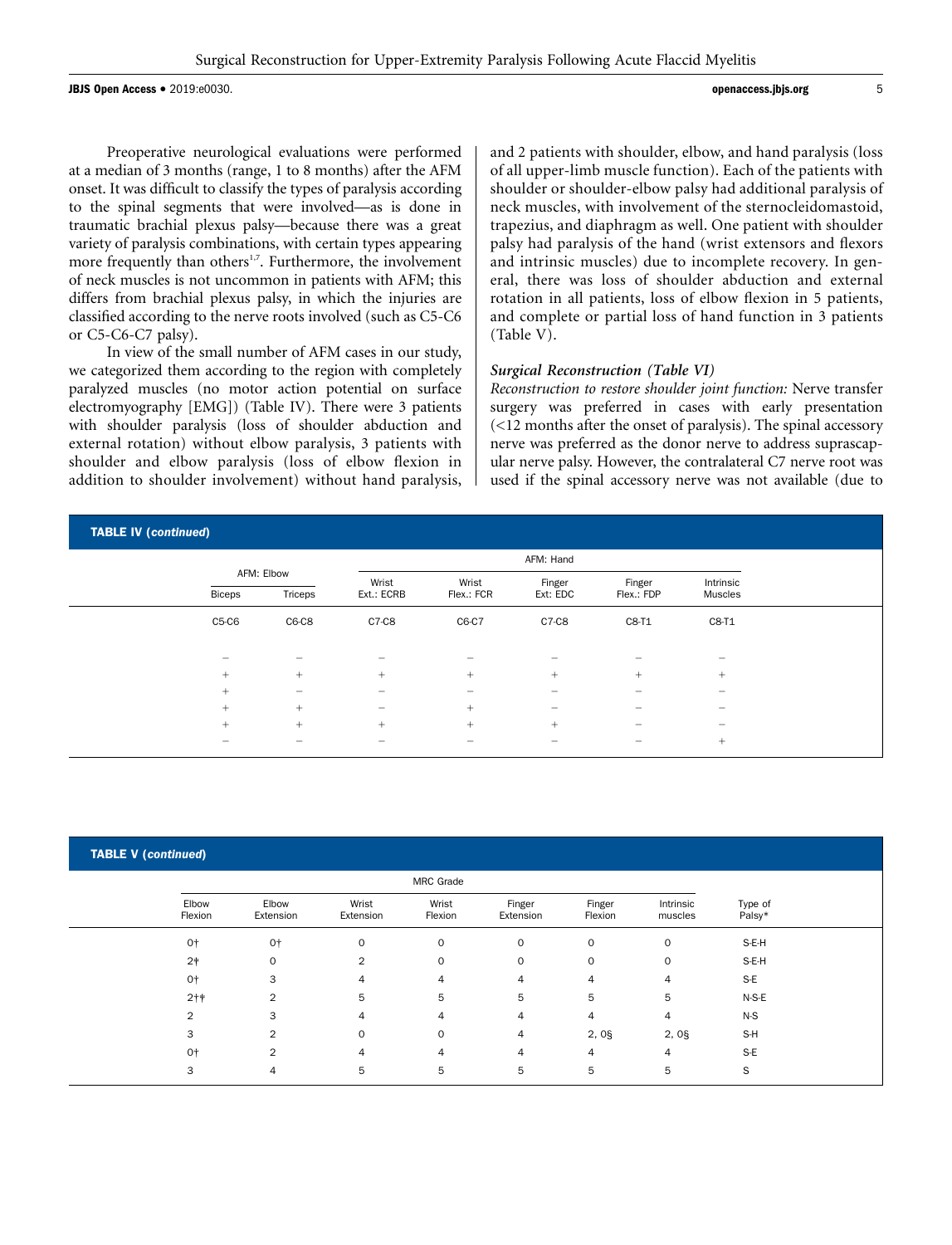JBJS Open Access <sup>d</sup> 2019:e0030. openaccess.jbjs.org <sup>6</sup>

|                |                   | Time Between          |                 |                                                                                                              | Primary Surgical Reconstruction             |                                     |                                                                |
|----------------|-------------------|-----------------------|-----------------|--------------------------------------------------------------------------------------------------------------|---------------------------------------------|-------------------------------------|----------------------------------------------------------------|
| Case           | Type of<br>Palsy* | Palsy and Op.<br>(mo) | Age at Op. (yr) | Shoulder                                                                                                     | Elbow                                       | Wrist & Fingers                     | Secondary<br>Reconstruction                                    |
| $\mathbf{1}$   | S-E-H             | 6                     | 5               | Contralat, C7 n. root to<br>long thoracic $n. +$<br>suprascapular n.                                         | Double free muscle<br>transfer <sup>+</sup> | Double free<br>muscle transfer      | Zancolli metacarpophalangeal<br>joint capsulodesis#            |
| $\overline{2}$ | S-E-H             | 13                    | $\overline{4}$  | Spinal accessory n. to<br>suprascapular n.                                                                   | Single muscle<br>transfer§                  | Single muscle<br>transfer           | Biceps rerouting, extensor<br>digitorum communis<br>tenodesis, |
|                |                   |                       |                 |                                                                                                              |                                             |                                     | Zancolli metacarpophalangeal<br>joint capsulodesis#            |
| 3              | $S-E$             | 5                     | 5               | Spinal accessory n. to<br>suprascapular n.                                                                   | Partial ulnar n. to<br>musculocutan. n.     |                                     |                                                                |
| 4              | $N-S-E$           | 8                     | 10              | Contralat, C7 n. root to<br>spinal accessory n. +<br>suprascapular n.;<br>intercostal n. to axillary n.      | Partial ulnar n. to<br>musculocutan, nerve  |                                     |                                                                |
| 5              | $N-S$             | 6                     | $\overline{4}$  | Contralat, C7 n. root to<br>spinal accessory n. +<br>suprascapular n.;<br>thoracodorsal n. to<br>axillary n. |                                             |                                     |                                                                |
| 6              | S-H               | 10                    | 5               | Spinal accessory n. to<br>suprascapular n.                                                                   |                                             | Ant. interosseous<br>n. to ulnar n. | Tendon transfer                                                |
| $\overline{7}$ | S-E               | 10                    | $\overline{4}$  | Spinal accessory n. to<br>suprascapular n.                                                                   | Partial ulnar n. to<br>musculocutan, n.     |                                     | Long head of triceps to<br>acromion#                           |
| 8              | S                 | 83                    | 10              | Multiple muscle transfer                                                                                     |                                             |                                     |                                                                |
| Median         |                   | 9                     | 5               |                                                                                                              |                                             |                                     |                                                                |
| Range          |                   | $5 - 83$              | $4 - 10$        |                                                                                                              |                                             |                                     |                                                                |

\*S = shoulder, E = elbow, H = hand, and N = neck. †Double free muscle transfer was innervated from the spinal accessory and intercostal nerves. ‡The Zancolli metacarpophalangeal joint capsulodesis was useful to control claw-finger deformity.§Single muscle transfer was innervated from the intercostal nerves.#The transfer of the long head of the triceps to the acromion did not increase the active range of shoulder abduction.

paralysis or reserving it for free muscle transfer), and the contralateral C7 nerve root was routed to the suprascapular nerve and spinal accessory nerve. For patients with neck muscle paralysis, the function of the deltoid was reconstructed in addition to the suprascapular muscle, with the intercostal nerves or thoracodorsal nerve transferred to the axillary nerve. For the patient with late presentation (>12 months after the onset of paralysis), multiple muscle transfer was inevitable. This patient (Case 8) underwent transfer of the trapezius, pectoralis major, latissimus dorsi, and short head of the biceps for the left shoulder.

Reconstruction to restore elbow, wrist, and finger function: Five patients required reconstruction to restore elbow function, with 3 of them receiving partial ulnar nerve-to-musculocutaneous

|                | Reinnervation* After Surgery (After Palsy Onset) (mo) |         |                            |               |                       |                         |  |  |  |  |  |
|----------------|-------------------------------------------------------|---------|----------------------------|---------------|-----------------------|-------------------------|--|--|--|--|--|
| Case           | Trapezius                                             | Deltoid | Infraspinatus <sup>+</sup> | <b>Biceps</b> | <b>Grafted Muscle</b> | Abductor Digiti Minimi+ |  |  |  |  |  |
| 1              |                                                       |         | 5(11.5)                    |               | $3\dagger, 4\dagger$  |                         |  |  |  |  |  |
| $\overline{2}$ |                                                       |         | $<$ 13 ( $<$ 24)           |               | 3                     |                         |  |  |  |  |  |
| 3              |                                                       |         | 3(8.5)                     | 3(8.5)        |                       |                         |  |  |  |  |  |
| 4              | 6.5(14.5)                                             | 4(12)   | 6.5(14.5)                  | 2.5(10.5)     |                       |                         |  |  |  |  |  |
| 5              | 6(12)                                                 | 7(13)   | 8(14)                      |               |                       |                         |  |  |  |  |  |
| 6              |                                                       |         | $< 6 (+16)$                |               |                       | $<$ 6 ( $<$ 16)         |  |  |  |  |  |
| $\overline{ }$ |                                                       |         | 4(13.5)                    | 4(13.5)       |                       |                         |  |  |  |  |  |

\*The reinnervation of all muscles except 2 in Case 1 was confirmed by needle EMG. †< = far less than the estimated periods because the motor unit potentials were already mature at the time of examination. ‡Reinnervation was defined by visible contraction of the muscle.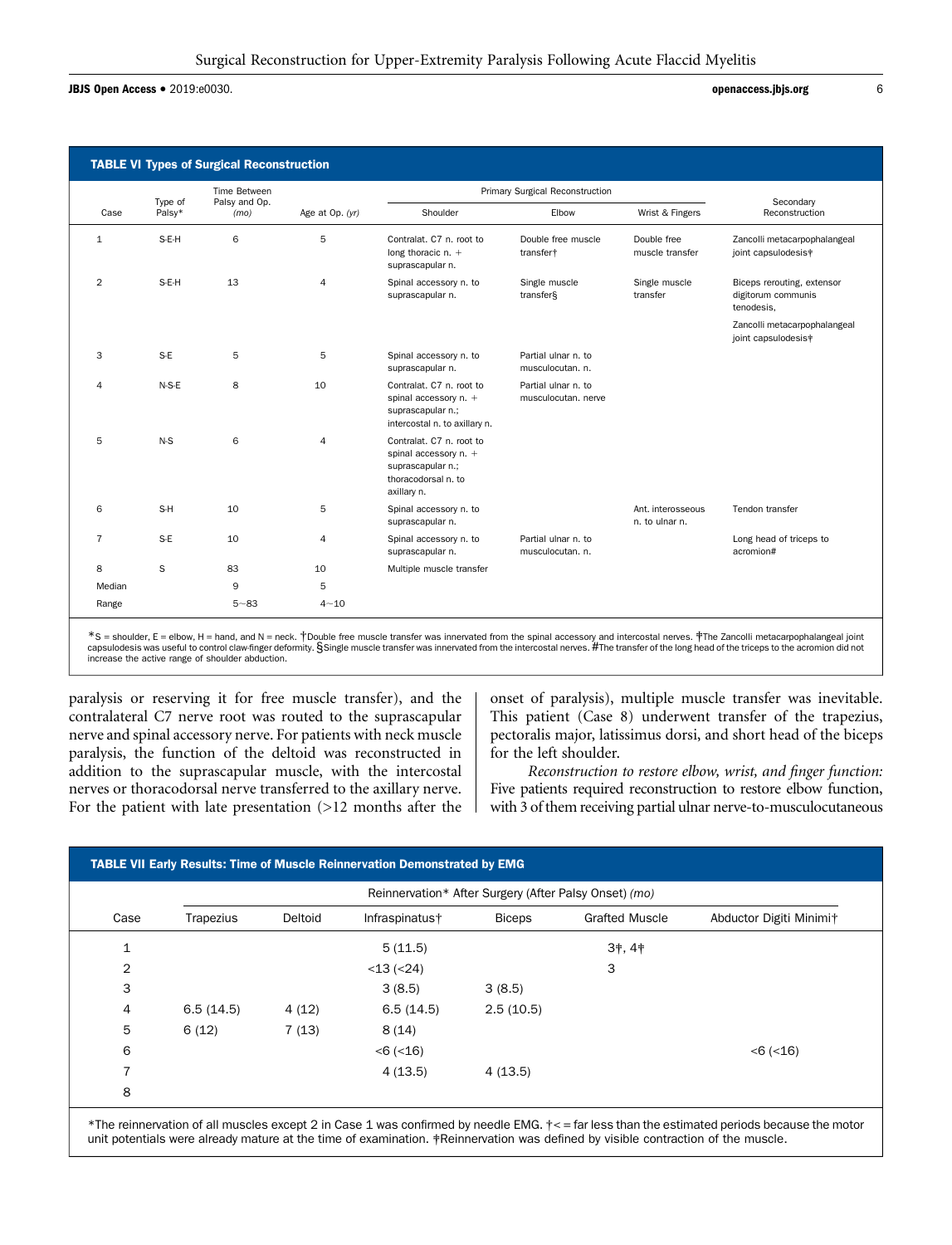**JBJS Open Access •** 2019:e0030. *per access.jbjs.org* 7

movement at the same time.

|                | Type of<br>Palsy* | Follow-up<br>(mo) |                         |                                        |                    |        | Range of Active Joint Motion* (°) |         | Power of Elbow Flexion      |                     |                                                    |
|----------------|-------------------|-------------------|-------------------------|----------------------------------------|--------------------|--------|-----------------------------------|---------|-----------------------------|---------------------|----------------------------------------------------|
| Case           |                   |                   | Sternocleido<br>mastoid | MRC Grade of Muscle Power<br>Trapezius | Pectoralis<br>Maj. | S Abd. | S Ext. Rot.                       | E Flex. | F Total<br>Active<br>Motion | <b>MRC</b><br>Grade | Hand-Held<br>Dynamometer<br>(% of uninvolved side) |
| 1              | S-E-H             | 94                | 5                       | 5                                      | $\Omega$           | 90     | 60                                | 140     | 180                         | 3                   | 26                                                 |
| 2              | S-E-H             | 75                | 5                       | 5                                      | 2                  | 40     | 80                                | 140     | 180                         | 3                   | Not tested                                         |
| 3              | S-E               | 44                | 4                       | 4                                      | 3                  | 180+   | 90                                | 150     | Full                        | $\overline{4}$      | 47                                                 |
| $\overline{4}$ | $N-S-E$           | 39                | 3                       | $\overline{2}$                         | $\mathbf 0$        | 50     | 80                                | 140     | Full                        | 4                   | 34                                                 |
| 5              | $N-S$             | 39                | 3                       | 3                                      | 4                  | 160+   | 90                                | 140+    | Full                        | 4                   | 59                                                 |
| 6              | S-H               | 38                | 5                       | 5                                      | 4                  | 130    | 70                                | 150+    | 150                         | 3                   | 22                                                 |
| $\overline{7}$ | S-E               | 38                | $\overline{4}$          | 4                                      | 0                  | 30     | 90                                | 140     | Full                        | 3                   | 14                                                 |
| 8              | S                 | 30                | $\overline{4}$          | 4                                      | 3                  | 70     | 10                                | 140     | Full                        | 3                   | Not tested                                         |
| Median         |                   | 39                |                         |                                        |                    | 80     | 80                                | 140     | 180                         | 3                   | 30                                                 |
| Range          |                   | 30-94             |                         |                                        |                    | 30-180 | 10-90                             | 140-150 | 150-180                     | $3-4$               | 14-59                                              |

nerve transfer and 2 patients receiving free muscle transfer (single in one and double in the other) to restore wrist and finger

Secondary procedures: Four patients underwent secondary reconstruction to correct remaining disabilities. Procedures performed included Zancolli capsulodesis of the metacarpophalangeal joints for claw-finger correction, tenodesis to restore wrist extension, rerouting of the biceps tendon to restore forearm pronation, and transfer of the long head of the triceps to the acromion in an attempt to restore shoulder abduction.

#### Postoperative Management and Assessment

The shoulder and elbow were immobilized with an air cushion splint following shoulder and elbow joint reconstruction, and an additional long-arm cast was applied after hand reconstruction, for 4 weeks postoperatively. EMG was used to monitor the recovery process following nerve transfer surgery, starting at approximately 3 months postoperatively and continuing until full recovery of the motor unit potentials; EMG was needed to distinguish nerve recovery from recovery of synergic muscle function. Following electromyographic documentation of reinnervation, muscle reeducation training was



Figs. 3-A, 3-B, and 3-C Case 1. A 5-year-old girl sustained complete paralysis of the left upper limb (C5 $\sim$ T1). She underwent transfer of the contralateral C7 nerve root to the left suprascapular nerve and the long thoracic nerve for restoration of function of the left shoulder at the first operation. Double free muscle transfers for restoration of finger and elbow function were performed at the second and third operations. The final surgery was performed to correct secondary claw-finger deformities with Zancolli metacarpophalangeal joint capsulodesis. Fig. 3-A Preoperative appearance showing complete paralysis of the left upper extremity. Figs. 3-B and 3-C Five years after the final operation. Fig. 3-B Photograph showing the patient's ability to abduct the left shoulder 90°. Fig. 3-C Photograph showing that full flexion of the left elbow was possible. Her finger motion is shown in Video 1.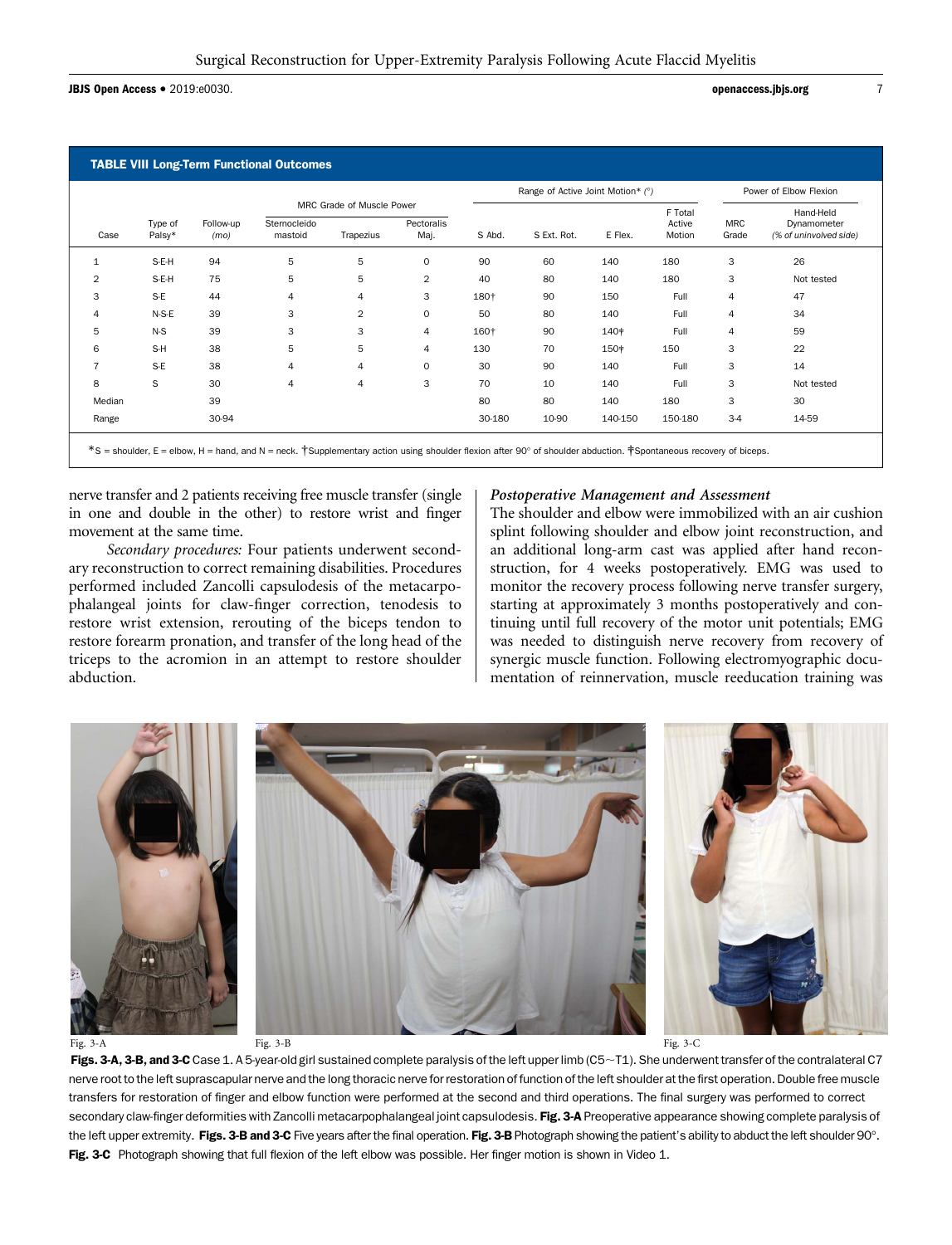**JBJS Open Access •** 2019:e0030. **and 2019:** 8



#### Fig. 4-C Fig. 2-D Fig. 4-D

Figs. 4-A through 4-D Case 5. A 4-year-old girl sustained right C2~C6 palsy with complete paralysis of the right trapezius, deltoid, supraspinatus, and biceps muscles, but flexion of the right elbow was possible with supplementary action of the forearm muscles. She underwent transfer of the contralateral C7 nerve root to the right spinal accessory nerve and suprascapular nerve at the first operation and transfer of the thoracodorsal nerve to the axillary nerve at the second operation. Fig. 4-A Preoperative appearance of the back, showing paralysis of the right trapezius with the left scapula higher than the right. Fig. 4-B Preoperative photograph showing an inability to abduct the right shoulder. Fig. 4-C Postoperative appearance of the back showing contraction of the right trapezius muscle with improvement of scapular elevation, although winging of the right scapula was still present. Fig. 4-D Photograph made 2 years after the final operation showing the patient's ability to abduct the right shoulder fully.

started using an EMG feedback technique with a myotrainer and surface electrodes.

Upper-limb function was assessed by measuring the active range of shoulder abduction and external rotation and elbow flexion and extension as well as the total active motion of the fingers. The Mallet functional scoring system was used to assess shoulder abduction and external rotation deficits. The strength of elbow flexion was measured qualitatively with the British Medical Research Council (MRC) grading scale and quantitatively with a handheld dynamometer (microFET2; Hoggan Scientific).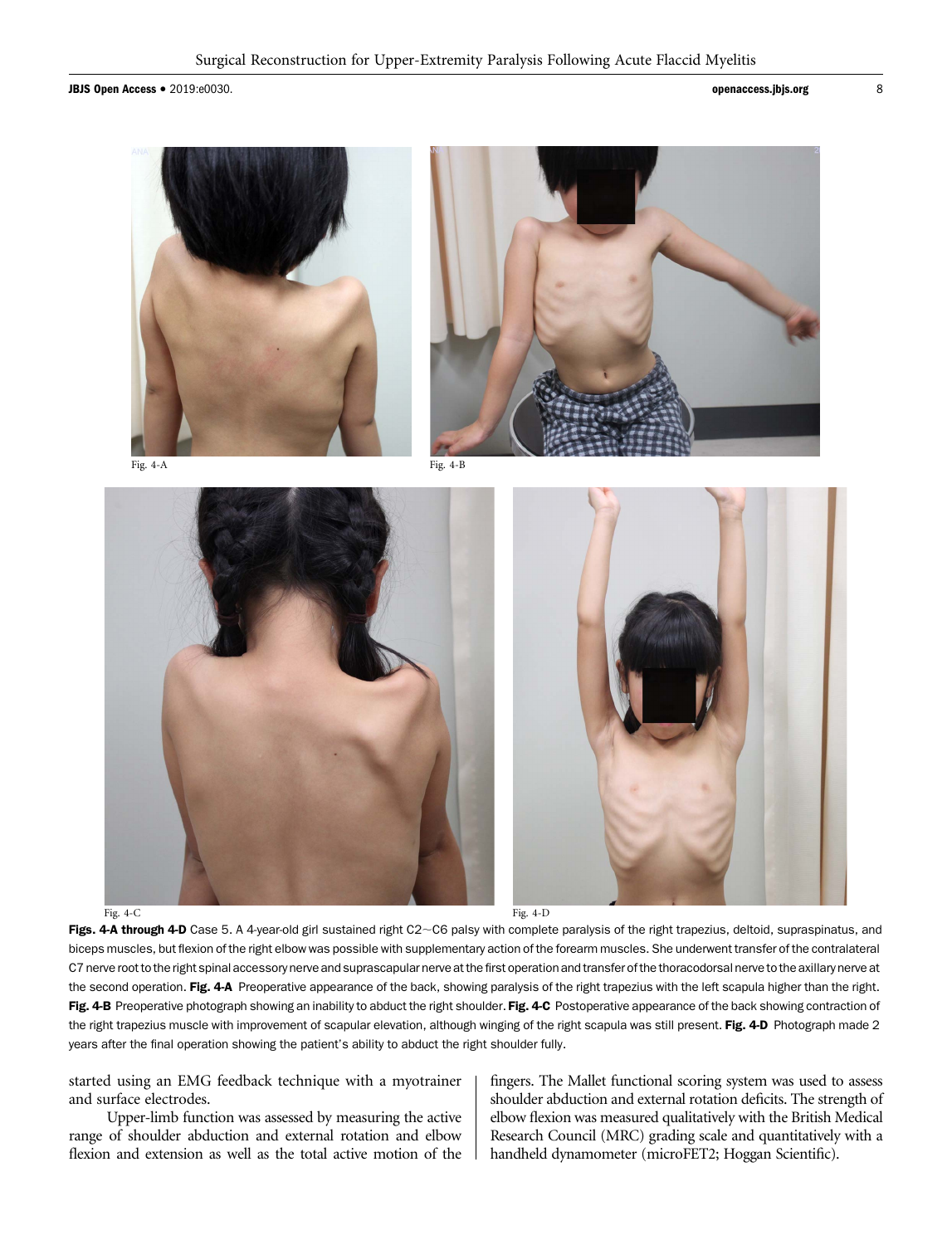**JBJS Open Access •** 2019:e0030. **operaccess.jbjs.org** 9

|                |                |                     |                | CHO-PF28 |         |                |              |         |              |  |  |
|----------------|----------------|---------------------|----------------|----------|---------|----------------|--------------|---------|--------------|--|--|
|                |                | <b>Mallet Score</b> |                | Physical |         |                | Psychosocial |         |              |  |  |
| Case           | Preop.         | Postop.             | Diff.          | Preop.   | Postop. | Diff.          | Preop.       | Postop. | Diff.        |  |  |
| $\mathbf 1$    | 5              | 20                  | 15             | 19       | 54      | 35             | 62           | 53      | -9           |  |  |
| $\overline{2}$ | 5              | 17                  | 12             | 25       | 31      | 6              | 60           | 61      | $\mathbf{1}$ |  |  |
| 3              | 5              | 25                  | 20             | 8        | 33      | 25             | 34           | 47      | 13           |  |  |
| 4              | 10             | 12                  | $\overline{2}$ | 19       | 36      | 17             | 29           | 46      | 17           |  |  |
| 5              | 11             | 24                  | 13             | 15       | 34      | 19             | 25           | 46      | 21           |  |  |
| 6              | 15             | 21                  | 6              | 38       | 40      | $\overline{2}$ | 60           | 64      | 4            |  |  |
| $\overline{7}$ | 6              | 12                  | 6              | 24       | 29      | 5              | 32           | 45      | 13           |  |  |
| 8              | 8              | 16                  | 8              | 21       | 26      | 5              | 43           | 50      | 7            |  |  |
| Median         | $\overline{7}$ | 19                  | 12             | 20       | 34      | 12             | 39           | 49      | 10           |  |  |
| Range          | $5 - 15$       | 12-25               | $2 - 20$       | 8-38     | 26-54   | $2 - 35$       | 25-62        | 45-64   | $-9-21$      |  |  |

Early and long-term outcome measures were analyzed, with the early results based on the timing of muscle reinnervation as determined with needle EMG and the longterm results based on the functional improvement of the affected limb. The Child Health Questionnaire-Parent Form 28 (CHQ-PF28) was used as a patient (parent)-reported outcome measure to assess overall improvement in quality of life.

#### Statistical Analysis

All data are presented as medians with ranges. Statistical analysis was not performed because of the small sample size.

# **Results**

The reinnervation periods differed according to the **L** muscles and the procedures performed (Table VII). The time for muscle reinnervation following contralateral C7 nerve root transfer was 6 months for the trapezius, 4 and 7 months for the deltoid, and 5 to 8 months for the infraspinatus. The infraspinatus muscles were reinnervated as early as 3 to 4 months following transfer of the spinal accessory nerve to the suprascapular nerve. Two patients had documented reinnervation at 6 and 13 months but mature motor unit potentials were evidenced at the time of these examinations; thus, the actual time of reinnervation was long before the documented period. As for the biceps muscle, the reinnervation periods were 2.5 to 4 months after partial ulnar nerve-to-musculocutaneous nerve transfer. The 3 transferred gracilis muscles in 2 patients survived well with no vascular complications and were reinnervated by 3 to 4 months after surgery.

The median duration of follow-up after the final surgical procedures was 39 months (range, 30 to 94 months) (Table VIII). The median ranges of shoulder abduction and external rotation were both 80 $\degree$  (range, 30 $\degree$  to 180 $\degree$  and 10 $\degree$  to 90 $\degree$ , respectively). Four patients obtained at least 90° of shoulder abduction whereas the other 4 patients had shoulder abduction of  $\leq 70^{\circ}$ . The median Mallet score increased from 7 (range, 5 to 15) preoperatively to 19 (range, 12 to 25) postoperatively, with a median difference of 12 (range, 2 to 20) (Table IX). Elbow flexion in the 5 patients who received reconstruction (free muscle transfer or partial ulnar nerve-musculocutaneous nerve transfer) to restore elbow function was  $\geq 140^{\circ}$ , with the quantitative measurement of elbow flexion strength showing a median value of 30% (range, 14% to 59%) of the uninvolved side. Total active motion of the fingers for the 2 patients who underwent free muscle transfer to restore finger function was satisfactory (180°) (Table VIII, Figs. 3-A through 4-D, and Video 1).

In terms of quality-of-life improvement, the median physical and psychosocial summary scores of the CHQ-PF28 increased from 20 (range, 8 to 38) preoperatively to 34 (range, 26 to 54) postoperatively and from 39 (range, 25 to 62) to 49 (range, 45 to 64), respectively (Table IX).

# **Discussion**

The patterns of motor paralysis in AFM are different from<br>those in traumatic and obstetric brachial plexus palsy because of the involvement of the spinal cord anterior horn cells with widespread muscle dysfunction in AFM. Thus, AFM does not always follow the typical myotome distribution of a spinal segment $8-12$ .

All of the patients initially presented with monoplegia except for Case 5, who had diplegia; that patient's left upper limb recovered fully without surgical treatment. Our preoperative assessments (Table V) showed involvement of the shoulder and elbow muscles in the majority of patients. There was complete paralysis of the deltoid, supraspinatus,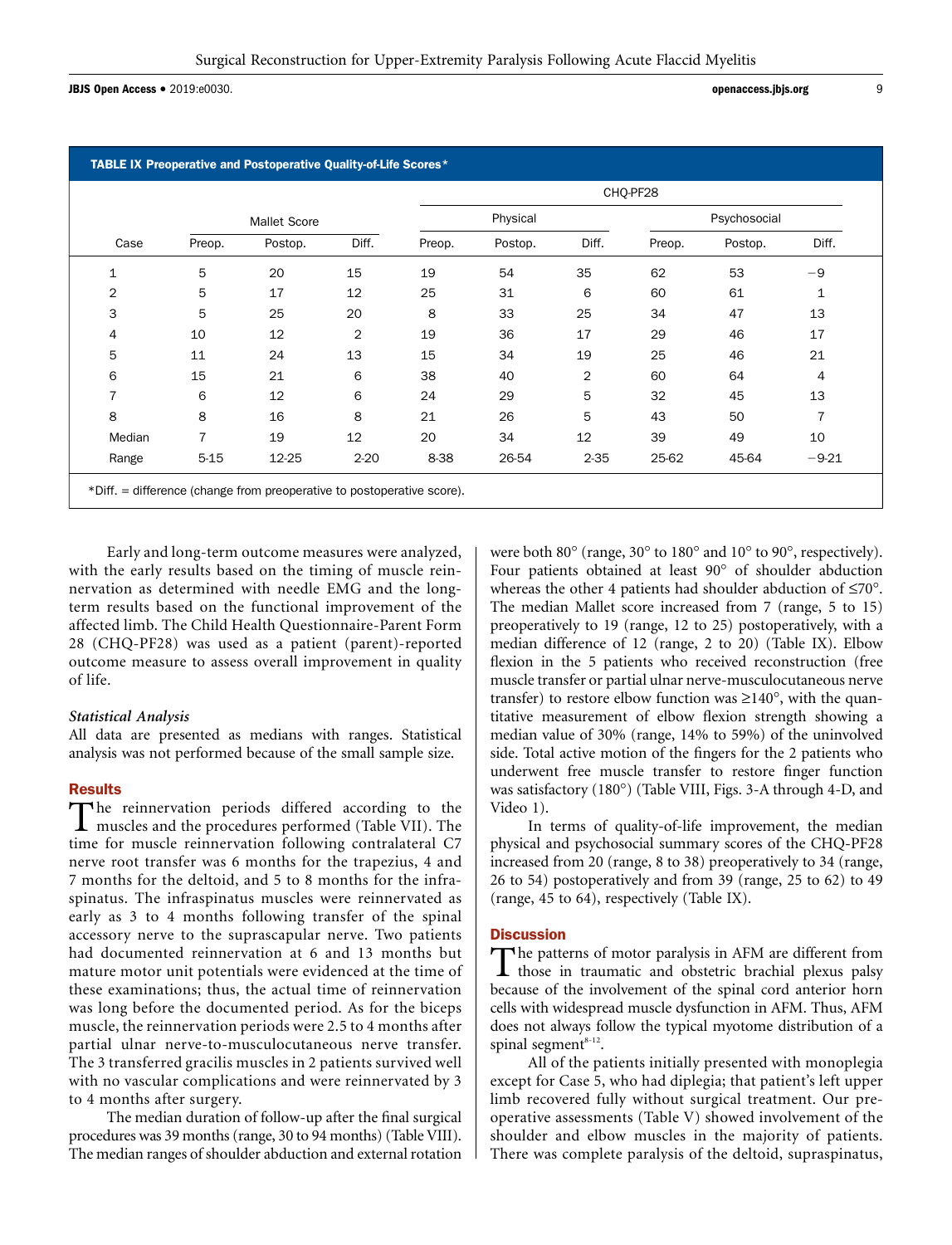JBJS Open Access <sup>d</sup> 2019:e0030. openaccess.jbjs.org <sup>10</sup>

nerve was also performed in the same patients to restore deltoid function. However, only 1 patient achieved a full range of shoulder abduction (Case 5) while the other patient's outcome (Case 4) was unsatisfactory because of relative weakness of synergistic muscles.

In our series, the outcomes in terms of elbow flexion were consistent for patients with either partial ulnar nerve transfer or free muscle transfer. They obtained elbow flexion of  $140^{\circ}$ , a median MRC grade of 3, and a median of 30% of the strength of the unaffected side (Table VIII). This was compatible with the reported surgical outcomes in several studies of nerve transfer for poliomyelitis-like paralysis, although half of the cases in those studies had spontaneous recovery $8-12$ . Spontaneous recovery of biceps function in AFM was not unusual although the presence of elbow flexion could have been due to the action of the brachialis or forearm muscles. Two patients (Cases 5 and 6) with complete biceps paralysis initially had spontaneous reinnervation of the biceps with good elbow flexion power. Therefore, it might not be necessary to perform a reconstruction to restore elbow flexion in the early stage for patients with shoulder and elbow paralysis as long as the elbow flexion can be elicited clinically via supplementary action. Furthermore, it is always possible to restore elbow flexion at a late stage by free muscle transfer if the recovery is unsatisfactory<sup>8</sup>.

To date, there are no standardized selection criteria for the donor nerves. Nationwide surveillance of a cluster of patients with AFM in Japan had identified normal F-wave persistence as the only significant independent factor for a good prognosis<sup>7</sup>. Preserved F-waves indicate an unaffected area of anterior horn cells for specific spinal segments. Thus, persistence of F-waves for median and/or ulnar nerves, although reduced or abnormal, could be a good indicator of the suitability of a donor nerve such as for a partial ulnar nerve transfer.

There is no method other than free muscle transfer that can provide satisfactory finger movement for patients with brachial plexus palsy. A similar technique can be employed effectively to restore grasping motion to patients with AFM<sup>10,18</sup>. Satisfactory total active motion was achieved for the 2 patients who underwent free muscle transfer (Cases 1 and 2).

The median Mallet score for the patients with AFM increased by 12 (range, 2 to 20), which was comparable with findings for patients with obstetric brachial plexus palsy<sup>18</sup>. Both the physical and psychological scores on the health-related quality-of-life assessment measured with the CHQ-PF28 improved postoperatively. However, the scores (Table IX) were still lower than those in children without any chronic condition, who demonstrated mean physical and psychosocial scores of  $58.53 \pm 4.28$  and  $53.86 \pm 5.87$ , respectively, in a large population-based study by Bai et al.<sup>20,21</sup>. Thus, the postoperative improvements of the patients with AFM were still inadequate to meet parental expectations.

Although the small sample size of our study limits us from establishing any solid conclusions, there are a few important points that we would like to emphasize. We found a

and pectoralis major (clavicular head) in all patients and of the biceps in 5 patients. This pattern is similar to the spinal type of paralytic poliomyelitis, in which the proximal part of the limb is more commonly affected than the distal part<sup>13</sup>. However, the reason for the predominant involvement of the shoulder and elbow muscles in AFM is still unclear.

Although, to our knowledge, complete paralysis of the trapezius has not been reported previously in patients with poliomyelitis-like paralysis $8-12$ , 2 of our patients had complete paralysis of the trapezius and ipsilateral diaphragm and a third patient had partial recovery of the involved trapezius. Furthermore, Ruggieri et al. reported on 4 patients with diaphragmatic paralysis and respiratory failure requiring mechanical ventilation in a cluster of 11 patients with AFM<sup>14</sup>. Therefore, high cervical cord involvement is relatively common in AFM.

The prognosis of a paralytic muscle may depend on the status of associated muscles that are innervated by the same spinal segments, as is the case in poliomyelitis<sup>15</sup>. However, there is no evidence that this association with spinal segments occurs in the same way in AFM, the pathomechanism of which is still not well understood.

The outcomes of shoulder joint reconstruction in AFM have been inconsistent, just as they have been in brachial plexus palsy and poliomyelitis<sup>8-12</sup>. Transfer of the spinal accessory nerve to the suprascapular nerve was the most reliable surgical method for restoration of shoulder abduction in patients with brachial plexus palsy<sup>16</sup>. For our patients, the integrity of the donor nerve (spinal accessory nerve) was confirmed intraoperatively by a strong contraction of the trapezius seen on electrical stimulation. Nevertheless, half of the patients did not regain the expected shoulder abduction. The trapezius and/or spinal accessory nerve could be affected by the disease process as well, which might have prevented full recovery or allowed relapse even after a technically successful reinnervation.

Intraoperative electrical stimulation of the spinal accessory nerve is probably not reliable enough to prove a healthy donor nerve, as it is not a quantitative measurement. Also, restoration of the supraspinatus muscle alone might not be as effective as it is in patients with brachial plexus palsy, in whom concurrent partial palsy of the spinal accessory nerve is rare. Thus, we propose that, before performing shoulder reconstruction in AFM, the trapezius muscle strength be assessed with manual muscle testing<sup>17</sup> together with testing of compound muscle action potentials (CMAPs); neurotization of the axillary nerve would be necessary to restore deltoid function with a donor nerve not involved by the lesion, such as the triceps branch of the radial nerve.

Two of our patients had spinal accessory nerve palsy, and they were treated with transfer of the contralateral C7 nerve root to the affected spinal accessory nerve and suprascapular nerve. This technique has been proven to be useful in children with brachial plexus palsy<sup>18,19</sup>. Nerve transfer to the axillary